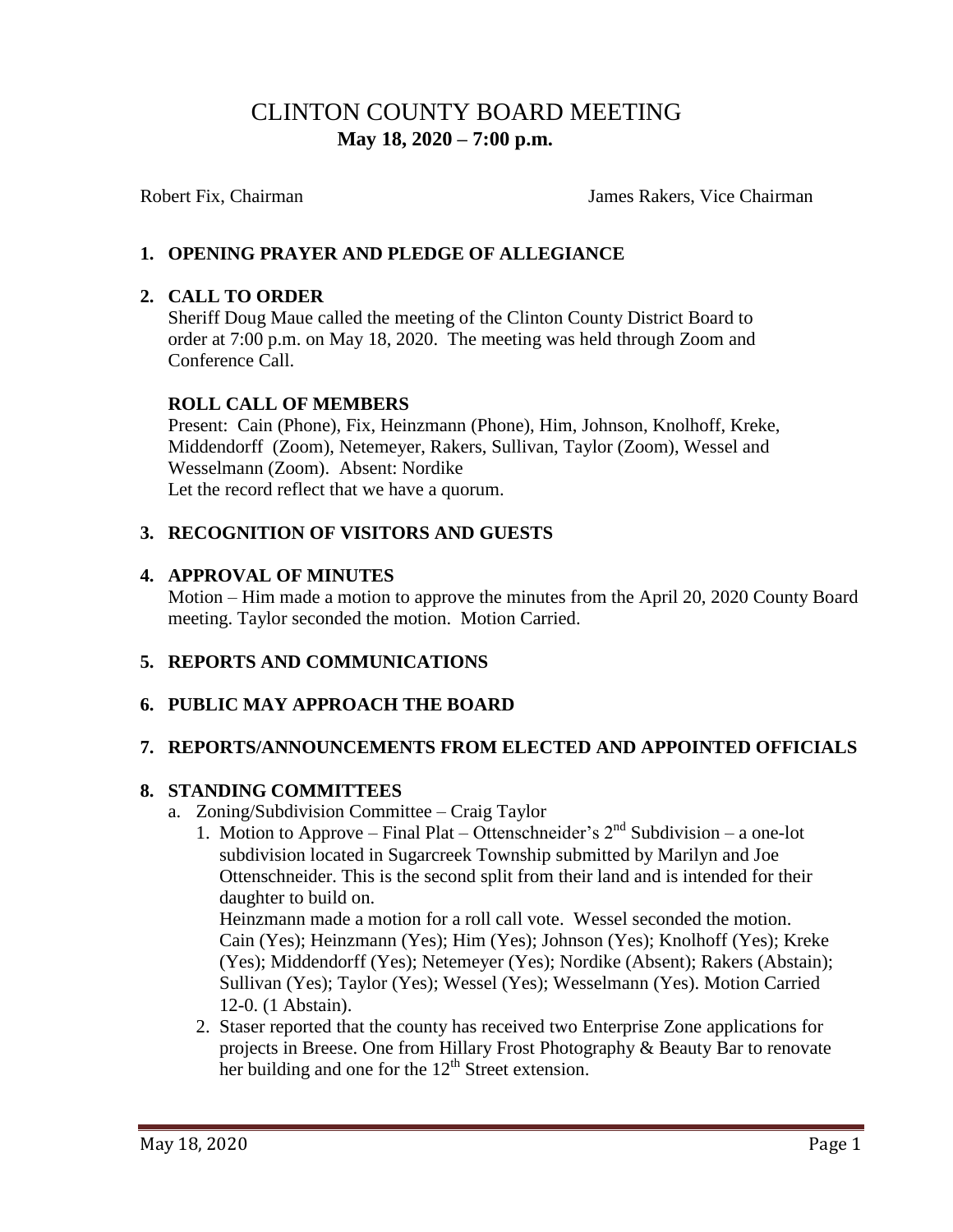- b. Economic Development/Enterprise Zone Keith Nordike No Report.
- c. Tourism Committee Matt Cain No Report.
- d. Environmental Concerns/Unincorporated/Solid Waste Nelson Heinzmann No Report.
- e. Assessment Committee Bryan Wessel

 Wessel reported that the committee met and Supervisor of Assessments Linda Mensing provided the estimated equalized assessed valuation (EAV) by township along with the amount of exemptions that will be removed from the EAV. A final multiplier has been set at .9751. Township assessors from Lookingglass, Breese and Sugar Creek townships have turned in their assessment work. The 2015 PTAB decisions were received on eight parcels with no change in value. One parcel did have a reduction in value. The new tax software conversion started on May 6.

f. Insurance/ICIT – Larry Johnson

Johnson reported that the health insurance costs for the fifth month of the new fiscal year without reimbursements were \$633,847.95 which is \$8,847.95 over budget or 1.4 percent over budget. With reimbursements, the costs were \$513,835.17, which is \$111,164.83 under budget or 17.8 percent under budget. The 025 Liability Fund has a balance of \$691,090.51 which is unchanged from last month. The 016 Worker's Compensation Fund has a balance of \$291,638.33 which is unchanged from last month.

- g. Facilities Committee Brad Knolhoff Knolhoff said the Health Department is renewing its discussion of the construction of a new building and has a meeting set for May 19 for that purpose.
- h. Animal Control/County Farm Committee Craig Taylor

The part-time employee has resigned. The committee has advertised for a new part-time worker and is reviewing applications. Animal Control had 16 dogs reclaimed, two were adopted, ten went to rescue groups, two are available for adoption and one was put down. Two cats were reclaimed, two were adopted, 13 went to rescue groups, three are available for adoption and one was put down. There were five bite cases. Spayed and neutering services are temporarily on hold.

- i. Education Committee Rafael Him No Report.
- j. Veterans Committee Bob Netemeyer Netemeyer reminded members that next Monday is Memorial Day and we should all remember and honor those who died and were injured in active duty as well as all veterans who are currently serving.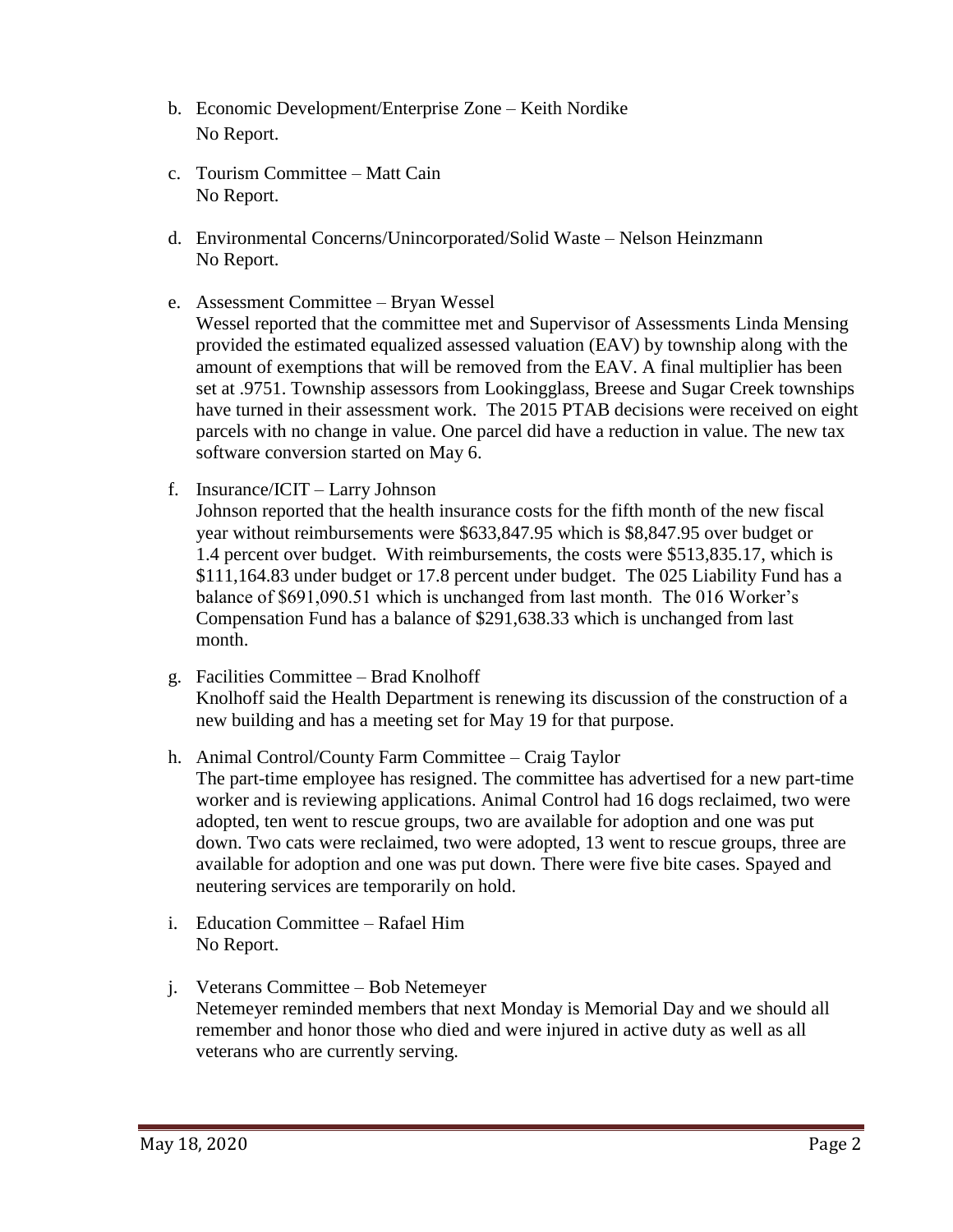- k. Finance/Health/Revolving Loan Committee/General Services/Judiciary Jim Rakers
	- 1. Treasurer's Monthly Report Denise Trame Motion - Approval of Monthly Budget and Financial Report Him made a motion to approve the report. Rakers seconded the motion. Motion Carried.
	- 2. Trame reported that gaming collected for the month of April from business before the shutdown was \$3,935.23. A little over 700 mobile home tax bills have been mailed and are due the end of June.
- l. Law Enforcement/EMA/Welfare/Safety/Liquor Jim Sullivan No Report.
- m. Road and Bridge Committee Bryan Wessel
	- 1. Monthly County Engineer Report Dan Behrens
		- i. Motion Resolution to Approve Appropriation of \$250,000 from County Motor Fuel Tax Fund to Resurface Stolletown Road from Old US Route 50 to New US Route 50. Bid letting is anticipated for late June. Wessel made a motion for a roll call vote. Him seconded the motion. Cain (Yes); Heinzmann (Yes); Him (Yes); Johnson (Yes); Knolhoff (Yes); Kreke (Yes); Middendorff (Yes); Netemeyer (Yes); Nordike (Absent); Rakers (Yes); Sullivan (Yes); Taylor (Yes); Wessel (Yes); Wesselmann (Yes). Motion Carried 13-0.
		- ii. Behrens said the state is opening bids June 12 on the work between Beckemeyer and Bartelso. The Highway Department will be seeking bids for a new mowing tractor in the near future.
- n. Personnel/Labor Committee Mike Kreke
	- 1. Motion to Approve Letter of Resignation and Payout for Cynthia Prince who will retire Feb. 19, 2021. All payouts follow the union contract. Kreke made a motion for a roll call vote. Middendorff seconded the motion. Cain (Yes); Heinzmann (Yes); Him (Yes); Johnson (Yes); Knolhoff (Yes); Kreke (Yes); Middendorff (Yes); Netemeyer (Yes); Nordike (Absent); Rakers (Yes); Sullivan (Yes); Taylor (Yes); Wessel (Yes); Wesselmann (Yes). Motion Carried 13-0.

#### **10. SPECIAL COMMITTEES**

- a. 708 Mental Health Board/Area Agency on Aging Rafael Him No Report.
- b. County Health Rafael Him
	- 1. Motion to Approve Health Department Monthly Report Him made a motion to approve the report. Netemeyer seconded the motion. Motion Carried.
	- 2. Board of Health member Dr. Deanna Ducomb reported on a special meeting held May 13 regarding recent changes for reopening the state of Illinois and how that might proceed or be expedited. Interim health administrator Sean Eifert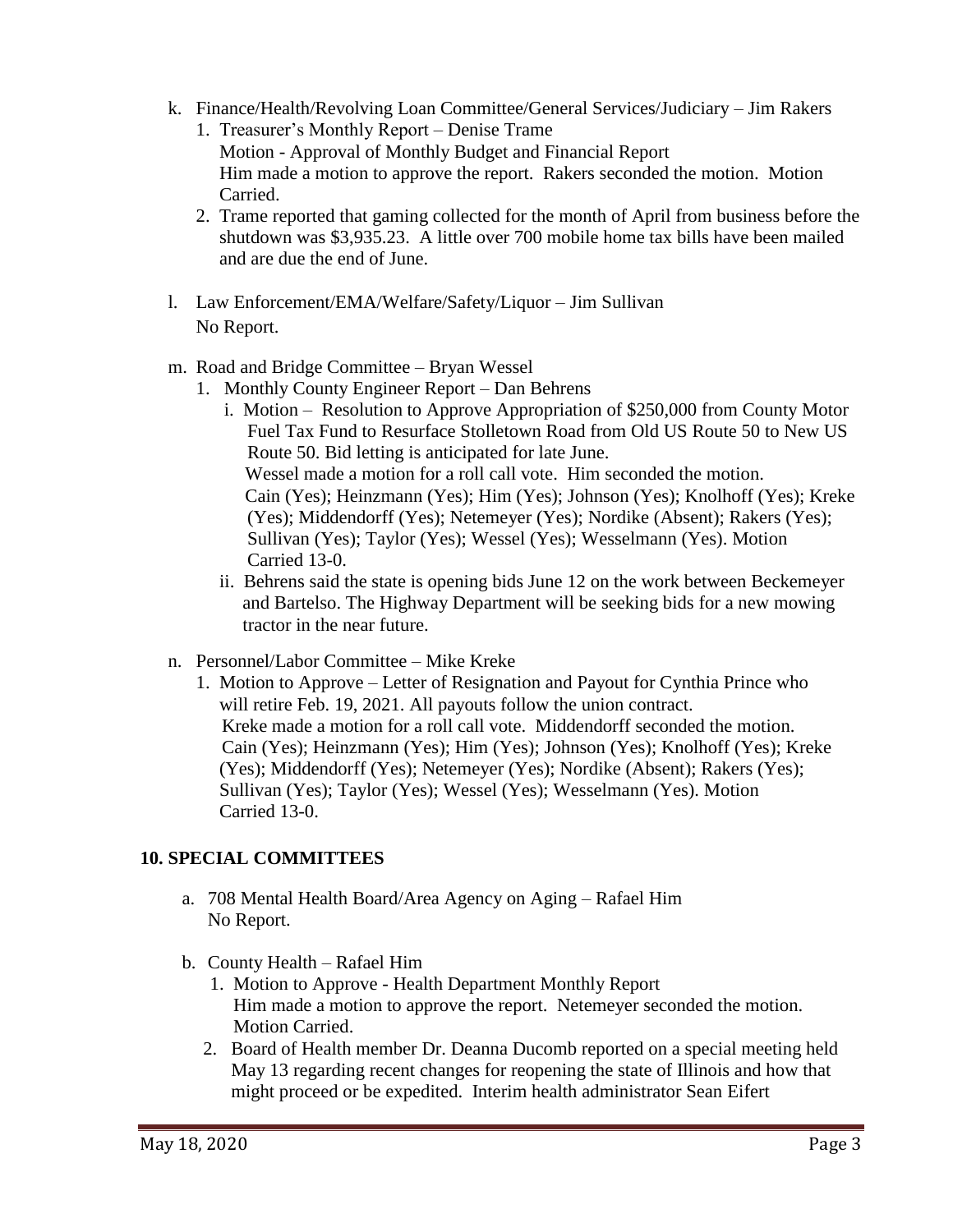summarized the discussion in a letter to County Board chairman Fix. The Board of Health stated that it will not take any action at this time.

- 3. Fix noted that following Rafael Him's resignation, Brad Knolhoff will take over as a voting member on the Health Board.
- c. GIS Committee Craig Taylor No Report.
- d. 911 Committee Mike Kreke No Report.
- e. Technology Support Rafael Him No Report.
- f. UCCI Jim Sullivan No Report.

## **11. APPROVAL OF ACCOUNTS PAYABLE**

Him made a motion for a roll call vote for approval of accounts payable. Rakers seconded the motion. Cain (Yes); Heinzmann (Yes); Him (Yes); Johnson (Yes); Knolhoff (Yes); Kreke (No); Middendorff (No); Netemeyer (No); Nordike (Absent); Rakers (Yes); Sullivan (Yes); Taylor (Yes); Wessel (Yes); Wesselmann (Yes). Motion Carried 10-3.

# **12. COMMUNICATIONS AND PETITIONS**

#### **13. UNFINISHED BUSINESS**

#### **14. MISCELLANEOUS BUSINESS**

a. Motion – Appointment of Clarence Kohlbrecher as a Trustee on St. Rose Sanitary District.

Taylor made a motion to approve the four appointments. Knolhoff seconded the motion. Motion Carried.

#### **15. NEW BUSINESS**

- a. Motion Withdraw County's COVID-19 Disaster Declaration which was approved by the County Board on March 25, 2020. County employees would continue to rotate, work from home and reduce staff as addressed in an April 1, 2020 letter to union attorney Dave Amersen. Rakers made a motion for a roll call vote. Knolhoff seconded the motion. Cain (Yes); Heinzmann (Yes); Him (Yes); Johnson (Yes); Knolhoff (Yes); Kreke (Yes); Middendorff (Yes); Netemeyer (Yes); Nordike (Absent); Rakers (Yes); Sullivan (Yes); Taylor (Yes); Wessel (Yes); Wesselmann (No). Motion Carried 12-1
- b. Motion Authorize Proclamation Asking Gov. Pritzker for a Modification of His Executive Orders, Restoration of Personal Liberties and Reduction of Business.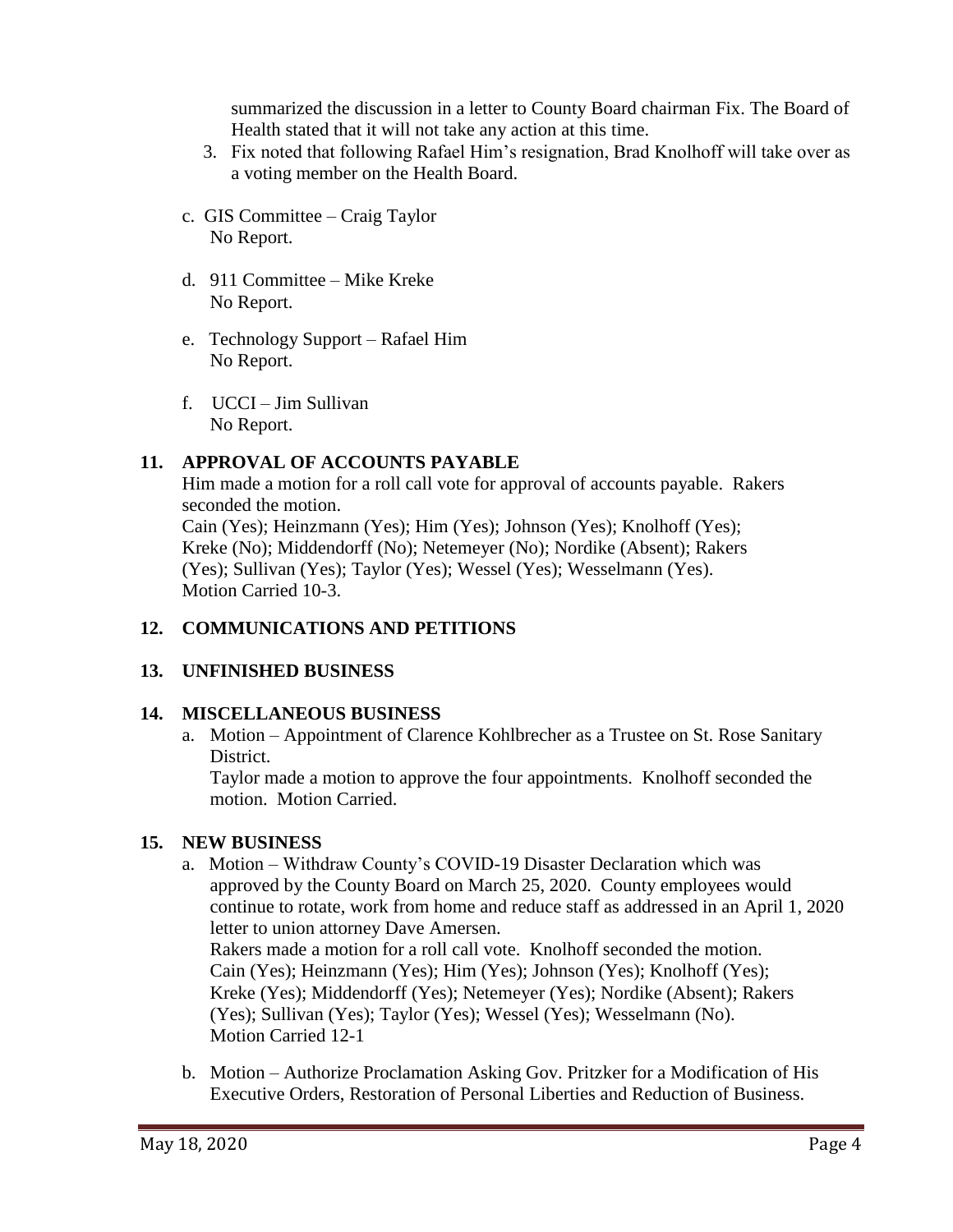Middendorff said he is happy that the board leadership has recognized the limits of its authority in respect to local business operations and other restrictions. Other counties have attempted to pass ordinances that purport to allow for the early opening of businesses. This has created problems for a lot of other county boards. In reality, the board did not close the local businesses and does not have authority to reopen them. Middendorff said his main concern is allowing people to get back to work. He asked that the proclamation be amended to change the word "recommend" in the second paragraph on the second page to "suggest." Middendorff explained that both the sheriff and the state's attorney might be faced with a situation that is unpredictable in regard to dealing with any COVID-related matters.

Kreke said he had suggested that paragraph in an effort to stand up for the citizens of Clinton County and to state that the board recommends that any COVID related legal matters pertaining to the governor's order not be enforced. However, he said, if the health department, sheriff or state's attorney decide to enforce or act upon a COVID-related issue, that's their prerogative.

Knolhoff read a prepared statement about the effects of COVID-19 and the governor's actions on the citizens of Clinton County. He said it is his hope that our county can move forward in a way that still promotes safety while allowing people to return to the so-called "new normal." He said he had hoped the County Board would have taken bolder actions against what he feels is an unconstitutional order by Gov. Pritzker; however, he commends the board members who vote "yes" on this proclamation.

Hudspeth clarified that passing the proclamation is representing the feelings of the citizens, but it is without legal import. The county is advocating for the citizens, but the board cannot guarantee that they'll have any more freedoms than they had before.

Wesselmann said she was only contacted by one citizen, so she is not convinced that the citizens or business people are worried about opening up any faster than what the state has proposed. She noted that there are only ten days until the state moves into Phase 3 and opening up sooner would be a slap in the face to the people who have lost their lives to COVID-19 and the medical professionals who are working with this every day.

Rakers made a motion for a roll call vote to send the proclamation to the governor after amending the word "recommend" to "suggest" in the second paragraph of page 2. Middendorff seconded the motion.

 Cain (Yes); Heinzmann (Yes); Him (Yes); Johnson (Yes); Knolhoff (Yes); Kreke (Yes); Middendorff (Yes); Netemeyer (No); Nordike (Absent); Rakers (Yes); Sullivan (Yes); Taylor (Yes); Wessel (Yes); Wesselmann (Present). Motion Carried 11-1 (1 Present).

 c. After citing some confusion about what was actually included in the previous motion, Middendorff made a Motion to Rescind and Reconsider the Previous Vote. Knolhoff seconded the motion. Motion Carried.